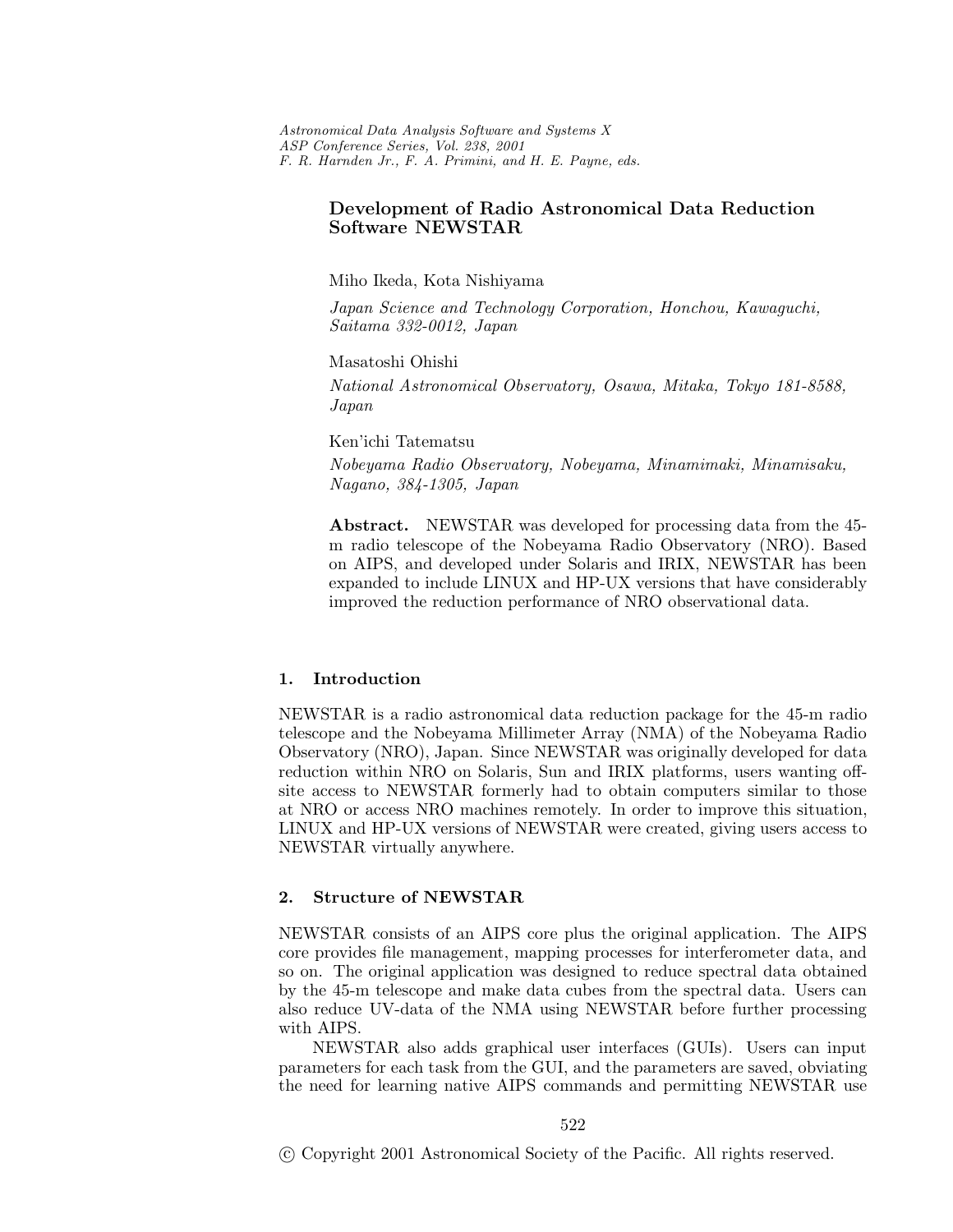

Figure 1. NEWSTAR has several window panels, e.g., the Task-Selection panel (bottom left), a parameter-input window (top center) and the Tektronics window (bottom right).

easily without references. (Users can use still invoke native AIPS commands from the AIPS window.)

### **3. UIs**

NEWSTAR has several window panels, samples of which are shown in Figure 1. The Task-Selection panel lists tasks included in NEWSTAR, and users can select tasks from this panel. Each task has a parameter-input window. Users can see mapping points and a list of files from this panel. The Tektronics window displays spectra and/or maps.

NEWSTAR also has an AIPS window permitting users to execute native AIPS commands. From the "File List" window, users can list, delete, rename and backup data files.

### **4. Treatment of data**

The flow of the data reduction of NEWSTAR is shown in Figure 2. Raw data obtained by the 45-m telescope are saved through the archival system. The saved data are under AIPS control. Users can craete spectra by integrating the raw data, make map data (cube data) from the spectra, and handle them again by using several AIPS tasks.